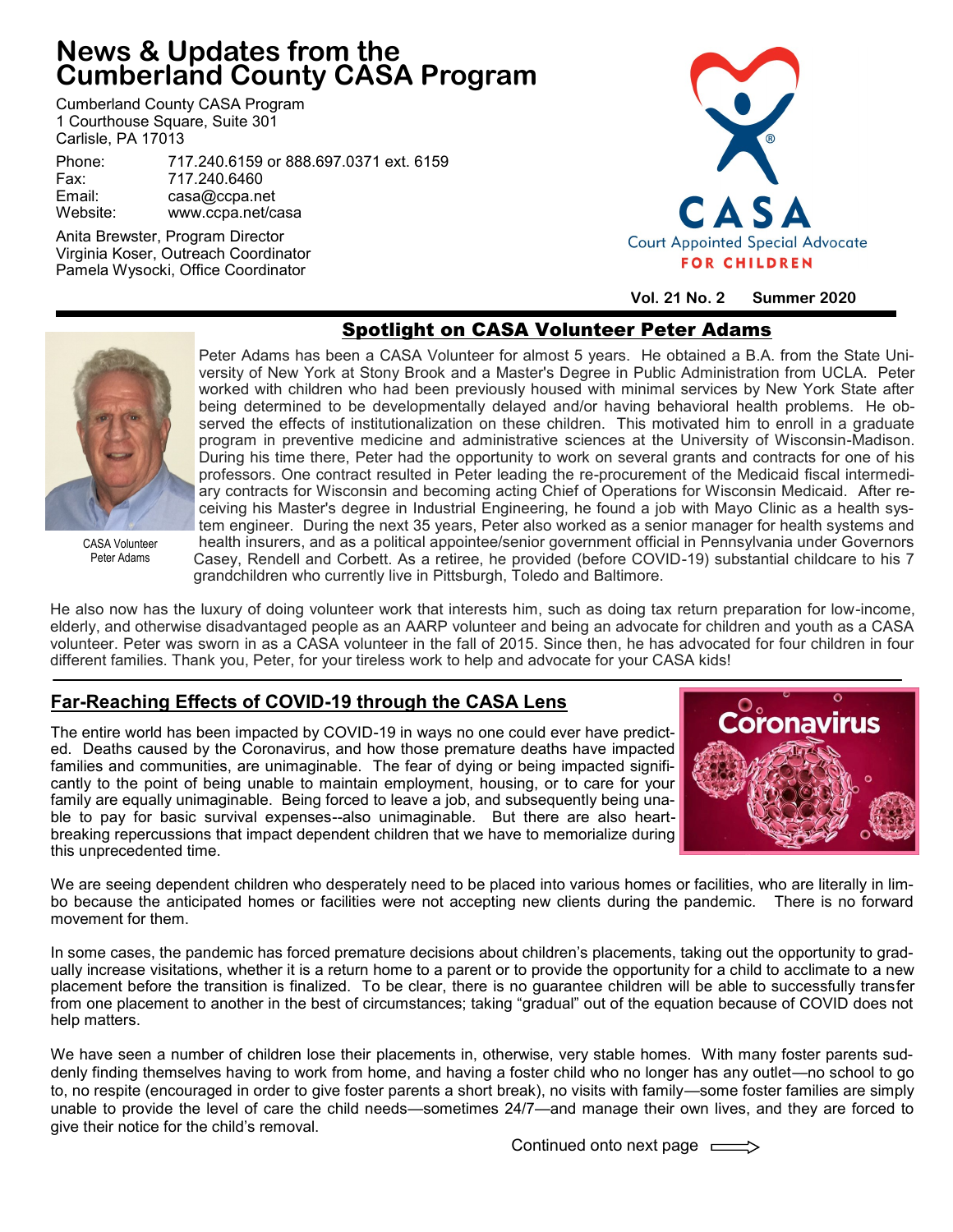## **Continued from First Page- Far-Reaching Effects of COVID-19 through the CASA Lens:**

We have seen several of our CASA children requiring inpatient psychiatric hospitalizations. There is no way to know how much blame we can place on the pandemic, but with the lack of routine—not being able to have in-person contact with their parents and family, not being in school, not seeing friends, not having outside activities, not having face-to -face mental health services--and the general angst COVID-19 causes for children who already often suffer from trauma, grief and loss, there is every likelihood that the pandemic could be at the root of the unraveling of their mental health.

WE ARE ALL IN THIS

It is also reported through the Pennsylvania Attorney General's office that ChildLine (the statewide child abuse/neglect reporting hotline) referrals dropped by 50% in the early parts of the shut-down, with no school officials, medical workers or social workers in a position to lay eyes on the children they often would see. There is no way to know what is happening in the homes of at-risk children when no outside eyes are upon them.

These are very scary times, and while we laud the efforts of CYS caseworkers and service providers to do the best they can in the midst of various restrictions brought about by the pandemic, we also continue to be in awe of our CASA Volunteers who did, and continue to do, everything they can to establish contact, in one way or another, with their CASA children, checking in to see if any services have lapsed so they can communicate their children's needs with the Children & Youth Services caseworkers, service providers, and/or the child's Guardian ad litem to ensure services can get back on track again as soon as possible. In times like this, we realize CASA Volunteers are more desperately needed than ever!

There are some silver linings that should also be noted. Most hearings in March and April 2020 were continued. Because of the pandemic, Cumberland County and its IT department rose to the occasion to ensure that video conferencing was available and the Courts were able to re-schedule most of the continued hearings, plus the already-scheduled ones, via videoconference once Courts were able to fully be back in session in May.

In the CASA Office, we learned that we can easily abide by the social distancing requirements since working remotely has become an acceptable alternative to being physically in the office. Again, thanks to how efficiently the County and its IT department have always been run, we had the laptops, software and technology needed to operate at full capacity from home right from the start of the pandemic.

CASA training, which is offered two times a year, was just a few sessions in for the spring 2020 session when the pandemic struck. CASA Program Outreach Coordinator, Virginia Koser, was able to merge technology platforms provided by National CASA (which provides our training curriculum) and Cumberland County to successfully complete training virtually. For the first time in Cumberland County, our annual Light of Hope Ceremony was unable to be held in the spring, but this training class of 5 was very honored to be sworn in during a ceremony in July with all three Dependency Judges- Christylee Peck, Edward Guido, and Thomas Placey- even if socially distanced, and without an audience.

What has become blatantly obvious as we continue through this pandemic, which seems to have no end in sight, is that now, more than ever, we need "ordinary citizens" interested in learning more about becoming a CASA Volunteer. Our community's children need you to let their voices be heard! Please see the back page to find out more about our next CASA training opportunity! Or email the CASA office at [casa@ccpa.net](mailto:casa@ccpa.net) for more information.

[In the wake of COVID-19 and while children are less exposed to outside sources, take note of a resource children can use on their phones in the event of safety concerns for themselves or others. Download the app: safe2say Something or visit the Website: [https://www.safe2saypa.org/.](https://www.safe2saypa.org/) Also, if you have any concerns regarding the safety of any child, please contact Child-Line immediately: 1-800-932-0313]



#### Cumberland County CASA Program Statistics: March 2001– June 2020

250 CASA volunteers have been sworn-in (37 currently representing 56 children; over 100 continuing in a supportive role)

- 524 dependent children have been advocated for, and many have received CASA assisted Educational Advocacy
- 1,861 CASA Reports have been written since 2001, providing additional information to help the Court make decisions

Out of the 524 children represented by CASA volunteers, some of the outcomes have resulted in: 164 children returning home, 50 children living with a permanent legal custodian, 203 children being adopted, 31 children aging out of the system, 1 child dying of natural causes, and 5 children having their cases transferred to other jurisdictions.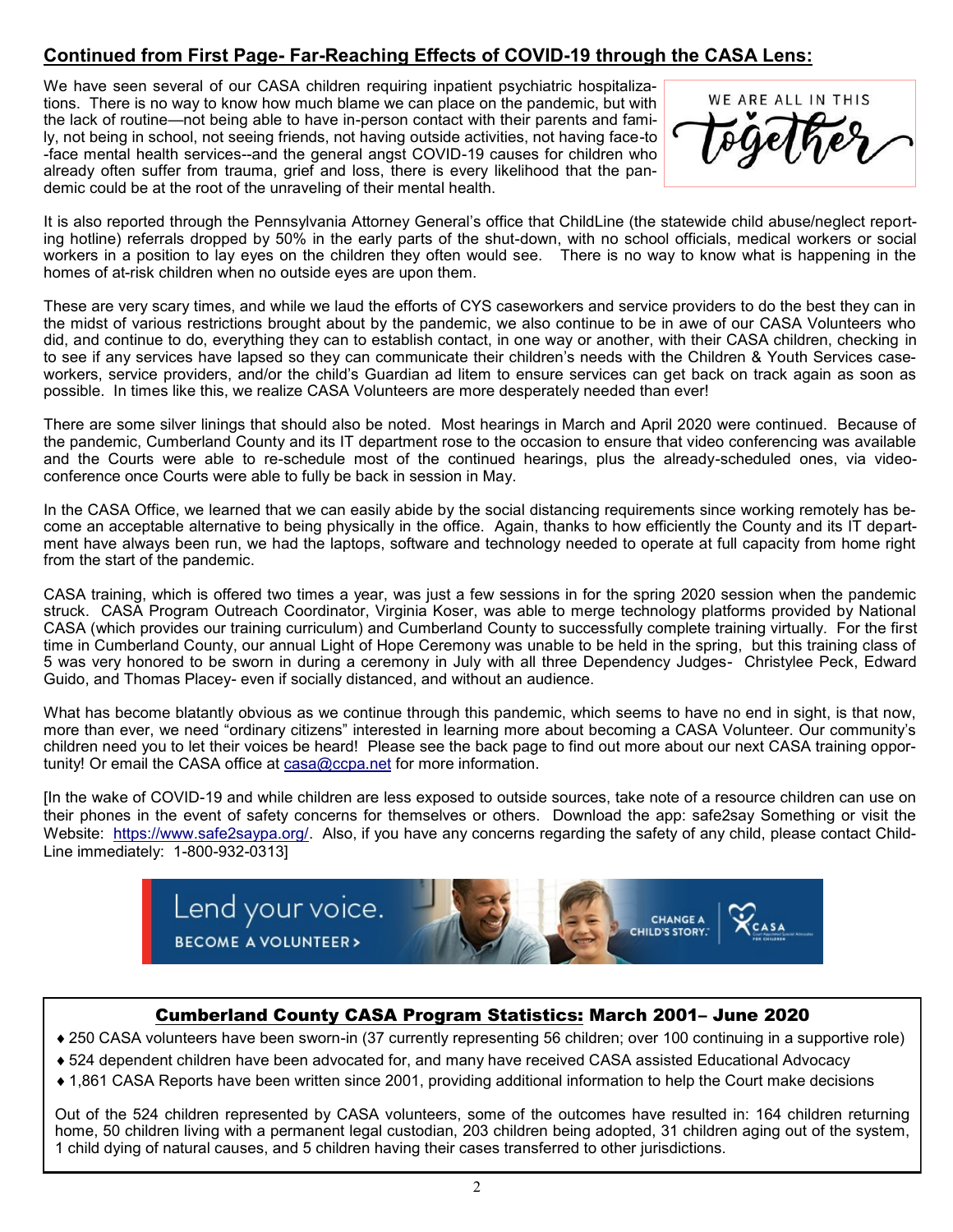### **Thirty-Ninth Class of CASA Volunteers– Spring 2020**

**Brenda Bailey** grew up in a small coal mining town in western Pennsylvania. She relocated after graduating from college and has lived in Mechanicsburg for the past 32 years. Family has always been her first priority, and she is very proud of her two adult sons who have also chosen to remain in this area.



Our first ever socially distanced class picture! Our Spring 2020 Training Class after their swearing in on July 13, 2020 (left to right): Kim Pirtle, Elizabeth Walker, Craig Jurgensen, and Brenda Bailey. Not pictured: Courtney Christine

Brenda has been with the Federal Aviation Administration for 30 years, and she was fortunate to advance over the years from a computer specialist to her current position as a project manager. She has also had the opportunity to participate as a union and EEO representative, protecting the rights of FAA employees. Now that her children are grown and independent, she feels compelled to offer support to others in need. She is thankful for the opportunity to become a CASA volunteer and anxious to get started with advocating for a child.

**Courtney Christine** is a Messiah College graduate of 2016. She studied Chinese and International Business and lived in China for a semester of her senior year of college, where she truly fell in love with the culture and the people. She is currently employed at Candoris Technologies in Annville, Pennsylvania as an IT Data Center Project Manager and Customer Success Manager for their Managed Services Department. In her free time, she enjoys spending time training her horses, hiking with her dog, spending time with her girlfriend and friends, and traveling within and out of the country.

**J. Craig Jurgensen** was born in Trenton, New Jersey. He attended Rutgers University and graduated with a BA in Biological Sciences in 1962. He then attended New York Medical College in NYC, graduating with an M.D. in 1966. He completed specialty training in Internal Medicine, Neurology, and Sleep Medicine. He also served in the US Army in the Medical Corps from 1970-'72. He practiced clinical neurology in Carlisle from 1972 until his retirement in 2010. He and his wife, Joan, were married for 54 years. Together they raised three children, all of whom are married and raising families of their own. He has four grandchildren. His wife passed away in 2017 from Alzheimer's disease.

Craig has been active all through his life in music – including with the church choir and playing piano, guitar, and the ukulele. He currently teaches music. His community activities include: the Central Pennsylvania Clean Air Board, the St. John's Preschool Board, the Carlisle Musical Arts Club, and the Cantate Carlisle Board. He has also been a member of St. John's Episcopal Church for 40+ years where he practices his faith and applies it to his everyday life.

**Elizabeth Walker** is a Maryland girl who graduated from Messiah College and planted new roots in Pennsylvania. A former non-profit director of marketing, she has been a freelance writer, editor, and marketer since 1997. She loves learning from other people's life experiences and the best part of her work is being able to share stories of hope and truth. Elizabeth first learned about CASA more than 20 years ago, but the time to join this good work was never quite right until 2020. She's excited to begin working with Cumberland County CASA and making a difference in the lives of children and their families. Volunteering has been a fundamental part of Elizabeth's life and she has enjoyed her past work with New Hope Ministries, Hershey Food Bank & Community Outreach, and in various roles at church. Elizabeth and her husband, Brian, recently returned to Mechanicsburg after 11 years of living in Hershey. They are grateful to be closer to their parents, children, and grandchildren. An avid reader for as long as she can remember, Elizabeth enjoys escaping the demands of real life by diving into a good book.

**Kim Pirtle** grew up in nearby Berks County and currently resides with her husband, Jim, in Monroe Township. They previously lived in Atlanta, GA and moved back to the area so that the family would be able to spend time with their greatgrandparents, grandparents and other relatives. Kim worked for 33+ years for a company as a computer programmer, business analyst, and project manager for large computer systems. She is happily unemployed at this time. Jim is a high school Math teacher for Lower Dauphin School District. Both of their children got married in 2019 (on back-to-back Saturdays), and so there are now even more family members to love! They all live in Pennsylvania and the family is always working out ways to all get together to enjoy each other's company (and usually food too). Kim loves to be outside - sitting on a deck, gardening, watching the birds or other animals, hiking, kayaking, or any other type of outdoor adventure. Kim is looking forward to being the best advocate that she can be for an at-risk child (or sibling group).